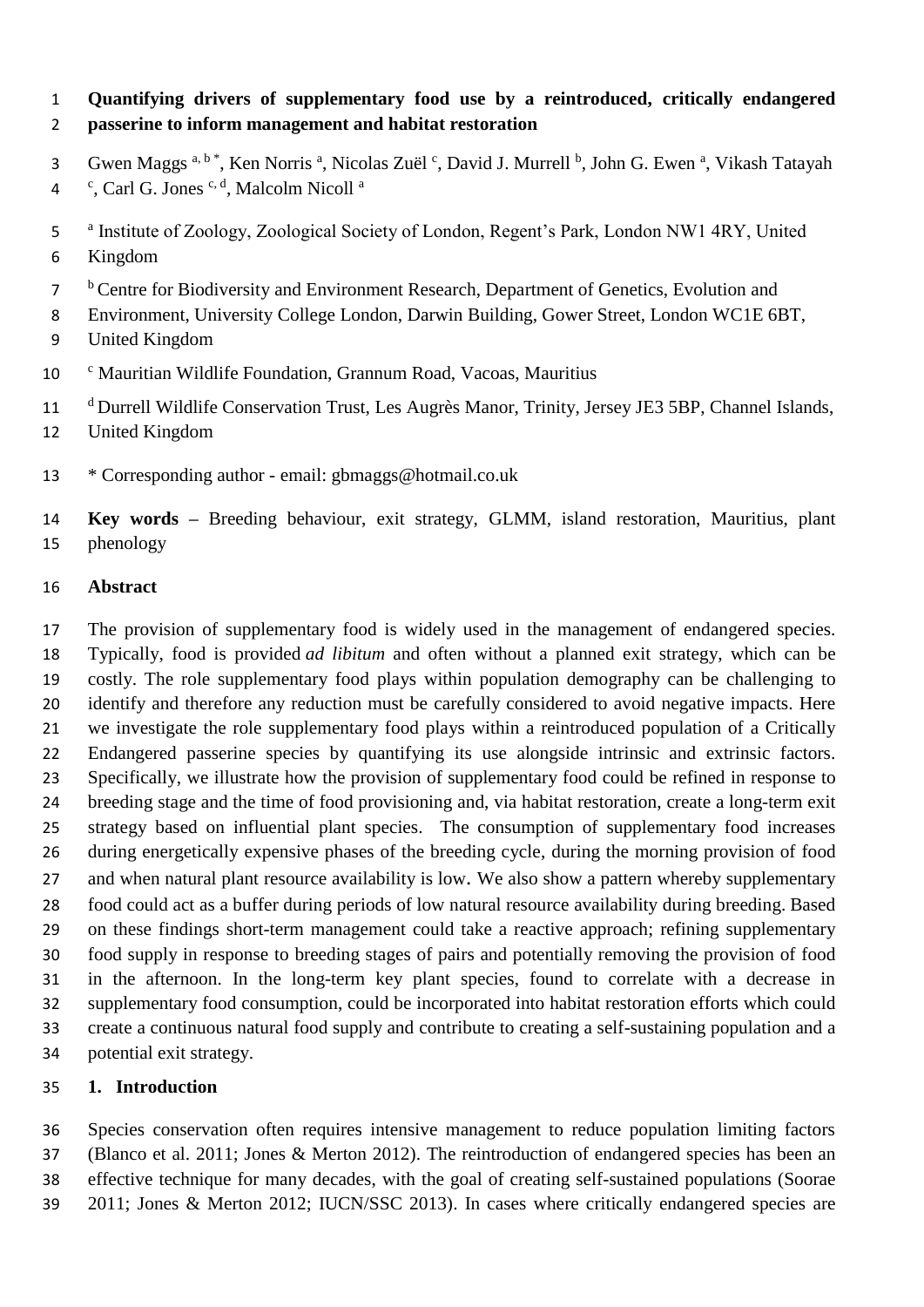reintroduced to habitats outside their natural range, or habitats which are compromised or undergoing restoration, it is difficult to know if a viable population can be sustained; especially as 42 small populations are vulnerable to stochastic events (Shaffer 1981; Armstrong & Ewen 2001; Chauvenet et al. 2012). To counter this, the provision of supplementary food can buffer the impacts of environmental stochasticity and limited natural resource availability (Houston & Piper 2006; Rodriguez-Hidalgo et al. 2010; Correia et al. 2015).

 Providing supplementary food is a well-established conservation tool but is applied with varying degrees of success (Boutin 1990; Newton 1998; Ruffino et al. 2014). Studies investigating the effect of feeding on bird populations have found it can induce earlier laying dates and longer breeding seasons, increase egg size, clutch size, fledgling success and survival (Newton 1998; Robb *et al.* 2008); but can also cause increased aggression, create ecological traps, encourage higher rates of predation, chick sex-bias and reduced health (Robertson et al. 2006; Robb et al. 2008; Blanco et al. 2011; Oro et al. 2013). This means that the net effect of feeding should be monitored and quantified when possible to avoid counterintuitive management outcomes.

 In most conservation management programmes using supplementary feeding, it is provided *ad libitum* and without an exit strategy (Chauvenet et al. 2012; Ewen et al. 2015). The IUCN Guidelines for Reintroductions and other Conservation Translocations, proposes an exit strategy is an integral part of any reintroduction plan, and enables a defensible and orderly exit when investing further resources is no longer justifiable or if the reintroduction is thought unsuccessful (IUCN/SSC 2013). In most cases exit strategies are planned in the event of a failed reintroduction, but rarely for reintroductions that are succeeding, therefore, the provision of supplementary food could increase exponentially alongside population growth, becoming costly or logistically unsustainable (Chauvenet et al. 2012; Ewen et al. 2015).

 The role of supplementary feeding needs to be understood together with how this is modified by the availability of natural plant resources. Identifying patterns between intrinsic and extrinsic drivers and supplementary food consumption, gives an understanding of the relationship between species, supplementary food and their habitat.

 Here we explore patterns in the consumption of supplementary food by a reintroduced population of the Mauritius olive white-eye (*Zosterops chloronothos*). Specifically, we examine if the daily consumption rates are impacted by breeding stage, the timing of provisioning, and the availability of nectar and fruit from native plants, to enable the refinement of current *ad libitum* management and devise a potential exit strategy through targeted habitat restoration.

## **2. Materials and Methods**

2.1. Study Site and Species

 The study site, Ile aux Aigrettes (20˚42′S 57˚7′E) (Figure 1), is a 26 hectare coralline limestone island 0.7km off the south-east coast of Mauritius and has one of the last surviving, and best, examples of native coastal forest (Figure 1; Parnell et al., 1989). The island experienced high levels 77 of deforestation during the  $20<sup>th</sup>$  century, however, this ceased following the initiation of a conservation programme by Mauritian Wildlife Foundation in 1985 after which habitat restoration commenced (Parnell et al. 1989). By 1991 ship rats *Rattus rattus* and feral cats *Felis catus* were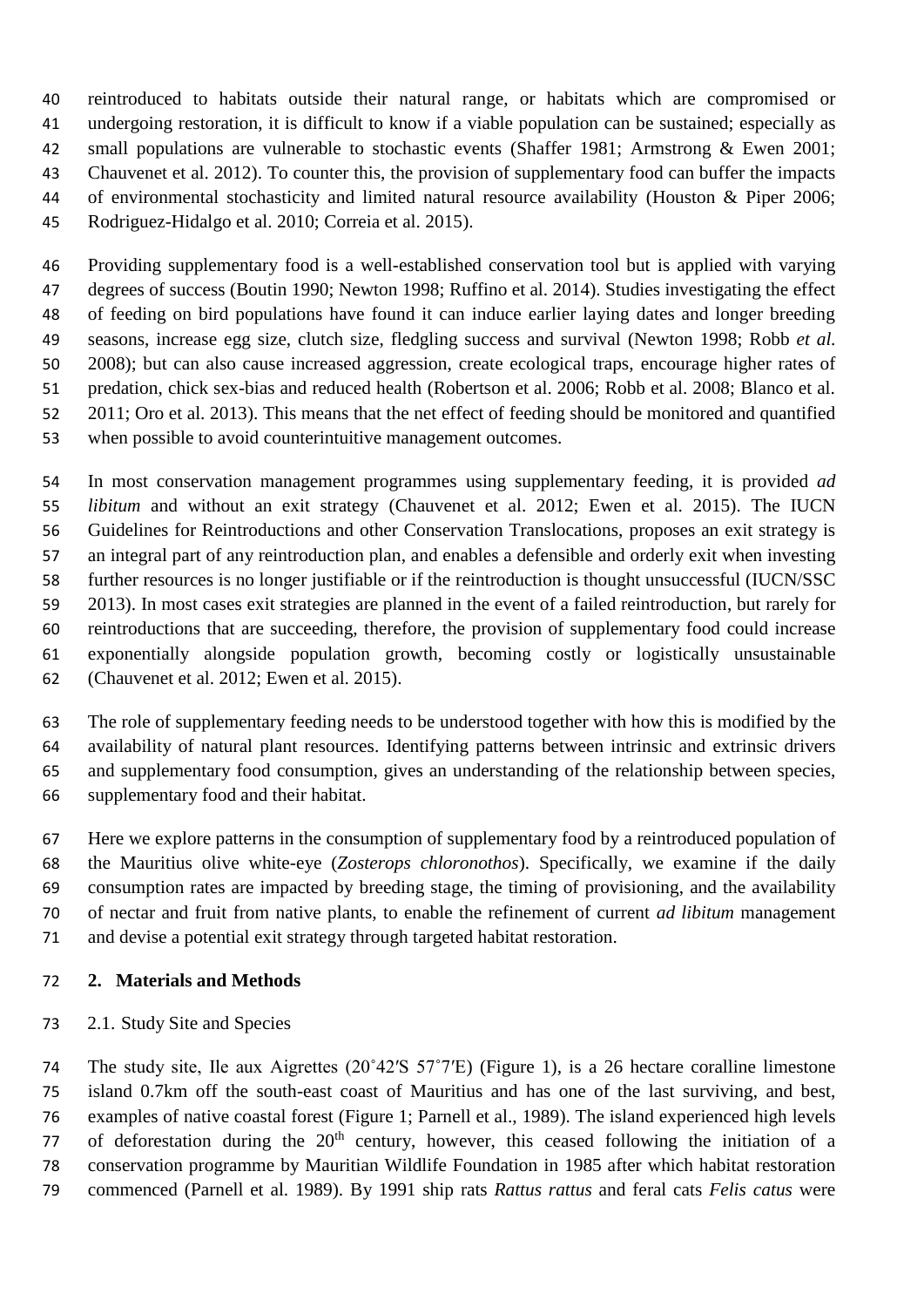eradicated allowing the island to be used for the establishment of Mauritian plant, reptile and bird

communities (Jones & Merton 2012).



 **Figure 1.** Mainland Mauritius (left) illustrating the location of Ile aux Aigrettes in south-east Mauritius. Ile aux Aigrettes (right) showing the distribution of Mauritius olive white-eye supplementary feeding stations in relation to paths and buildings in March 2013.

 The Mauritius olive white-eye is a Critically Endangered passerine species endemic to Mauritius and is in the top 10% of the Evolutionary Distinct and Globally Endangered (EDGE) bird species list (IUCN 2014, Jetz et al. 2014). The species is part of an ancient Indian Ocean lineage having evolved from Asian progenitors (Warren et al. 2006). The species has the longest bill of all white- eyes and is a specialised nectar feeder showing convergence with sunbirds (Moreau et al. 1969). Currently, the rarest of the Mauritius passerines it is declining, currently estimated at <150 pairs, 92 and a restricted to  $\langle 25 \text{km}^2$  in the upland habitat of the Black River Gorges National Park (Nichols et al. 2005). Drivers in this decline are habitat loss and nest predation by invasive rat species (*R. rattus* and *R. norvegicus*), causing an estimated decline of around 14% per annum (Maggs et al. 2015, Nichols et al. 2004).

 In response to population decline a recovery project was started in 2005 by Mauritian Wildlife Foundation to establish a population on Ile aux Aigrettes (Cole et al. 2007, 2008, Maggs et al. 2009, 2010). The historical range of the olive white-eye is unknown, with the first systematic survey in 1975 finding the species restricted to south-west Mauritius in habitat above 1000ft (Cheke 1987). With no record of olive white-eye behaviour and feeding ecology within lowland coastal habitats a soft-release technique was used, accompanied by the provision of supplementary food (2006-2010) which continued post-release. All individuals within the population are ringed with unique identification rings and a colour band combination enabling individual-based data collection. The species is highly territorial and monogamous, defending territories on the island of c.0.6ha and breeding in the austral summer between the months of September and March (Maggs et al. 2011).

#### 2.2. Supplementary Food Programme

 Three types of supplementary food are provided to replicate their natural diet; (i) Aves® commercial nectar; (ii) fresh fruit (grapes); and (iii) insectivorous mix (commercial insectivorous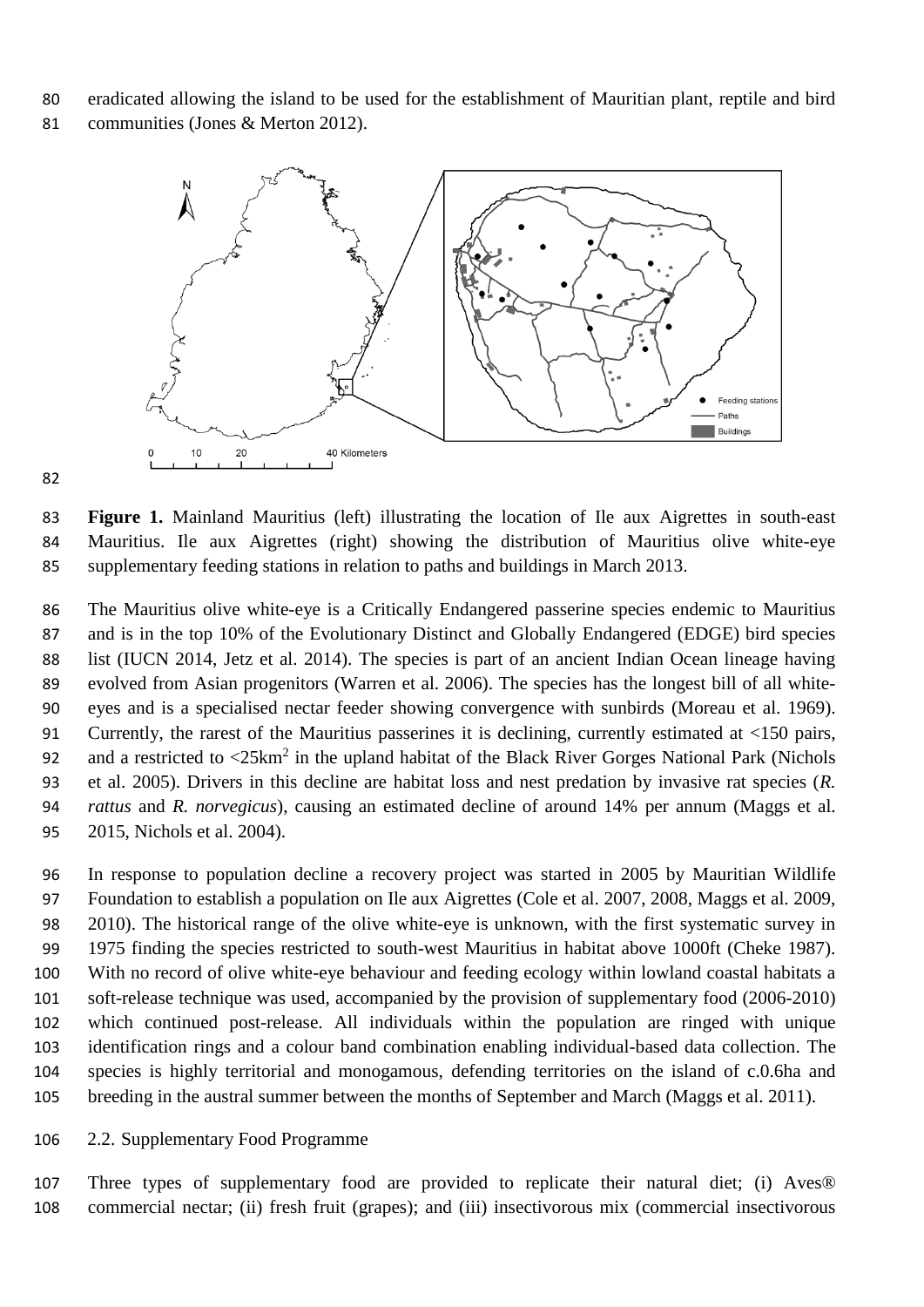mix, grated boiled egg, grated carrot and finely chopped apple). The population is provided with *ad libitum* food which is replaced once in the morning (approx. 6am) and once in the early afternoon (12-1pm). The food is provided from feeding stations that exclude all other bird species and are suspended on wires in open habitat to exclude reptiles with the food inside the feeding station positioned on stands within a water dish to exclude ants (Figure A1). The feeding equipment is sterilised daily to minimise disease risks. During the reintroduction, feeding stations were established across the island (Figure 1) and as the population increased the number of feeding stations provided matched (or exceeded) the number of known breeding pairs. For example nine breeding pairs and 10 feeding stations in 2010-11, 10 breeding pairs and 10 feeding stations in 2011-12 and 13 breeding pairs and 14 feeding stations in 2012-13 (Figure 1; Maggs et al. 2011; Hotopp et al. 2012; Ferrière et al. 2013).

## 2.3. Supplementary Food Consumption

 In order to understand what affects the consumption of supplementary food the amount eaten was recorded 2-3 days a week for three consecutive years (January 2010 to March 2013). Consumption of each food type provided was recorded; fruit and insectivorous mix were weighed, in grams, using digital scales and nectar was measured, in millilitres, using a syringe before and after each morning and afternoon feed, with the difference in these values representing the consumption. A control feeding station, which excluded olive white-eyes, was established at the start of the study to account for daily natural fluctuations in food weight caused by evaporation or saturation. These control values were subtracted from the individual feeding station values to gain the net consumption. Data were excluded if other bird species, reptiles or invertebrates were found consuming the food.

 To confirm all individuals within the population had access to, and used, the supplementary food, feeding station monitoring was conducted (see *Breeding Behaviour* in Section 2.4). This showed that all individuals used the supplementary food and that no individuals were monopolising feeding stations.

2.4. Factors Impacting the Consumption of Supplementary Food

 We used data collected on the consumption of supplementary food to explore if it was related to (i) breeding behaviour, (ii) the time of day when food was provisioned or (iii) the availability of natural plant resources.

## *Breeding Behaviour*

 Data on breeding behaviour were collected daily for all pairs and classified according to the key stages; (i) non-breeding; (ii) nest building; (iii) incubating eggs; (iv) rearing nestlings; (v) fledgling young, left nest but still dependant; and (vi) periods between nesting attempts. To investigate the impact of breeding behaviour on supplementary food consumption, feeding stations were assigned to breeding pairs. Olive white-eye breeding pairs are territorial and do not allow others to use their feeding stations. Pairs were identified through territory searches as part of the wider monitoring programme, observations during feeding times, and by monitoring birds visiting feeding stations. Feeding stations were monitored for 30-60 minutes twice a month at varying times during both the morning and afternoon (2009-2013, n=602). Breeding pairs accounted for a minimum of 58-89% of visits to the feeding stations within their territories, therefore considered the main consumer of the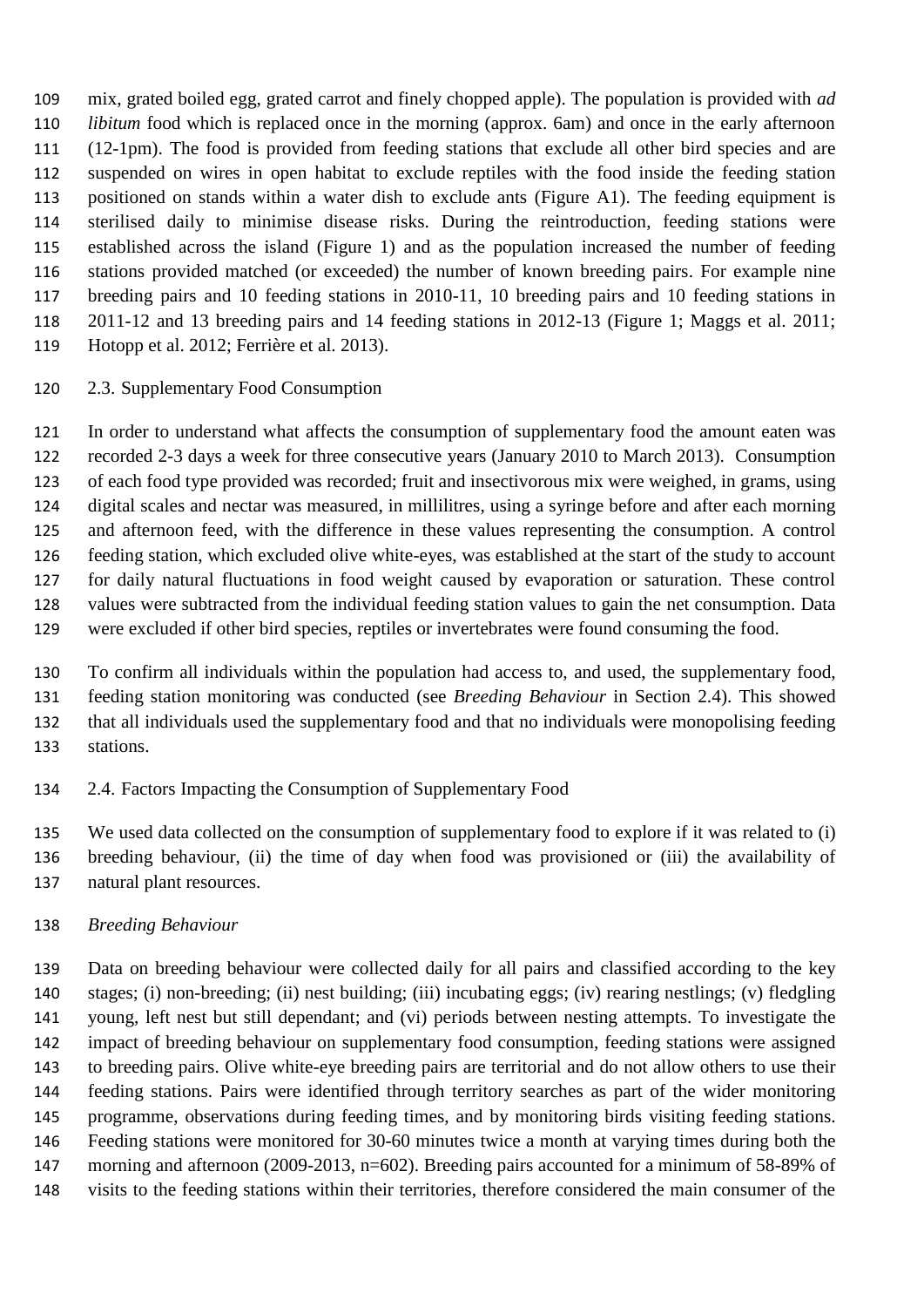supplementary food; dependant fledglings, floaters or unidentified birds accounted for the remaining 11-42% of visits. Breeding stage was then assigned to daily consumption rates from the relevant feeding station.

 On Ile aux Aigrettes there are "floaters" which are either juvenile or single adult birds that also use feeding stations. Daily sightings data, collected throughout the study period shows the proportion of 154 floaters within the population is around 8%  $(\pm 7\%)$  but varies throughout the year in response to the breeding period. The use of feeding stations by floaters, observed through feeding station observations, is consistently low and does not have a marked impact upon the recorded consumption rates assumed to be by the pairs. When there is no resident pair using a feeding station, the use by floaters increases. These periods have been classed as "no breeding pair" so that they are investigated independently to breeding stages.

*Feeding Time*

 The consumption of nectar, fruit and insectivorous mix was recorded during both the morning and afternoon feed to note any within day variation.

*Natural Plant Resource Availability* 

 The availability of natural plant resources was calculated using plant phenology data collected monthly on Ile aux Aigrettes throughout the study period. The flowering and fruiting of plants were recorded as either present/absent, with 10-20 plants monitored per species, distributed evenly across the island. Due to the variation in sample sizes across the study period, the percentage of the plants flowering or fruiting per month was calculated for each species to make them comparable.

 Feeding observations show that both endemic/native and exotic plant species act as natural plant resources for the olive white-eye (Ile aux Aigrettes, 2007-2013; (Cole et al. 2008; Maggs et al. 2009, 2010, 2011; Hotopp et al. 2012; Ferrière et al. 2013). However, exotic plant species makeup a small proportion of the nectar, fruit and invertebrate feeding observations at 11%, 1% and 7% respectively and reflects the low use of exotic plants by the olive white-eye. The phenology data only includes endemic and native species and it is assumed is representative of natural plant resource availability throughout the year.

 Using feeding observations on olive white-eye, fifteen endemic/native plant species were identified on Ile aux Aigrettes. These plants are all available within the breeding territories of olive white-eye (except *Ficus rubra* which was absent from three of fourteen territories), but are utilised in different proportions with some forming only 1% of observations. The latter may be due to the low abundance of some species across the island. Nonetheless, these could be important plant resources and so all endemic/native species, where phenology data are available, were included in the analysis. The only plant species for which phenology data were unavailable was *Aloe lomatophyllum*.

- 2.5. Statistical Analysis
- All analysis was conducted in R version 3.5.3. (R Core Team 2019)
- *Plant Phenology Hierarchical Clustering*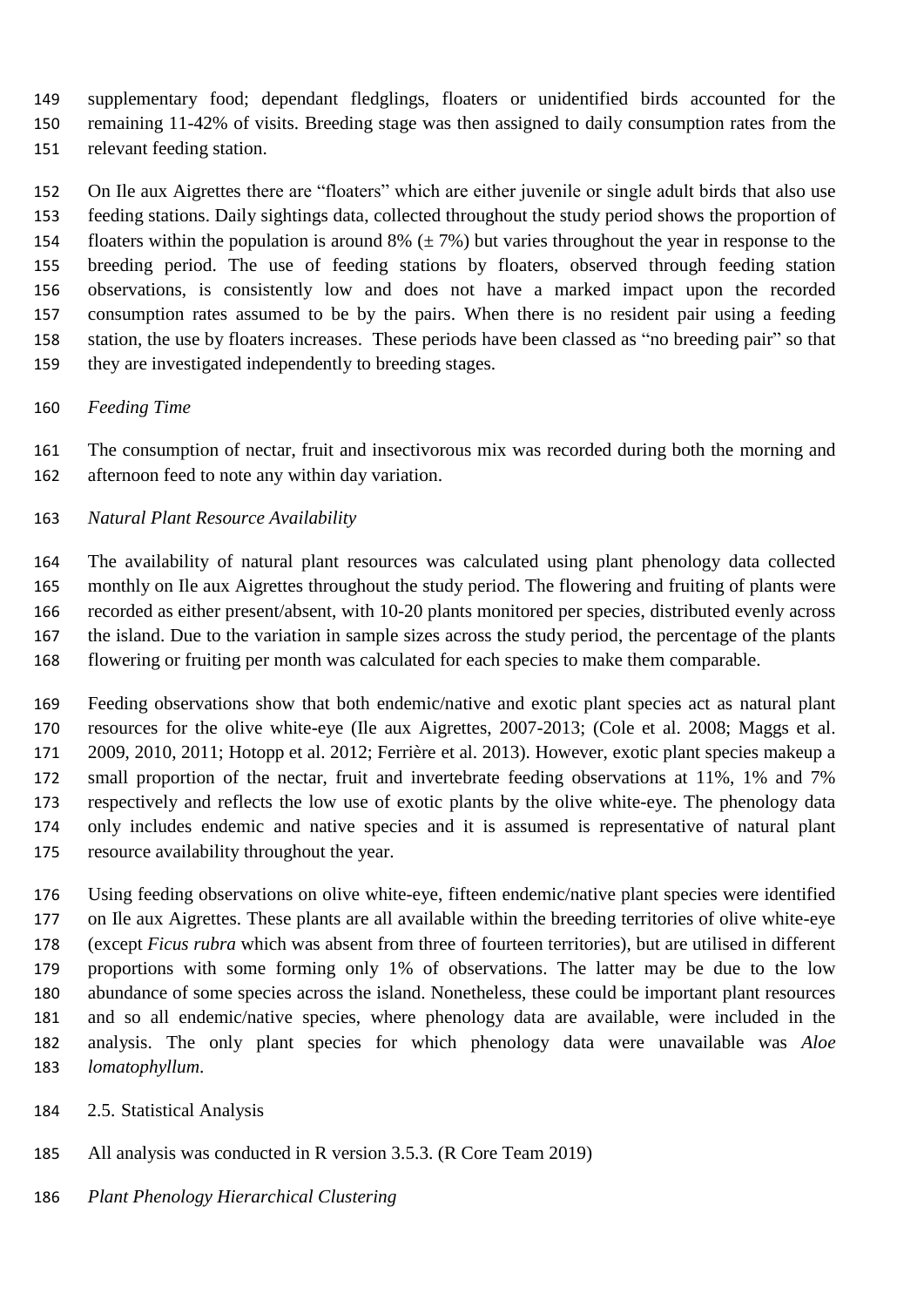To reduce the number of explanatory variables and account for colinearity within the final analysis plant species were clustered, based on seasonal patterns of their flowering and fruiting phenology; clustering flowering and fruiting patterns separately. This was to investigate the impact of natural nectar and fruit resources on the consumption of supplementary food. For each plant species the percentage of monthly flowering and fruiting plants were calculated (see *Natural Plant Resource Availability* Section 2.4) and separate matrices created. Hierarchical cluster analysis was then conducted on the matrices using Ward's minimum variance method, which aims to form hierarchical groupings of mutually exclusive subsets each of which has members that are maximally similar with respect to specific characteristics; which in this study are flowering and fruiting patterns (Browning et al. 2018; Ward 1963).

 The hierarchical clustering method grouped plant species based on their squared Euclidean distance using an agglomerative approach with the 'dist' and 'hclust' functions and the default complete linkage method. The final cluster groupings used for the plant phenology explanatory variables were displayed in a dendrogram and highlighted with borders using the 'cutree' function. For each cluster the flower or fruiting percentages were averaged across the species.

## *Generalised Linear Mixed-effects Models*

 To investigate what factors drive the consumption of supplementary food, generalized linear mixed- effects models (GLMM) were run using the package 'Lme4' to allow for fixed factors and account for repeated data via random factors (Bates et al. 2019, Bolker et al, 2009). Separate models were run for the different types of food to understand what impacts the different food groups, all models had a response variable of net daily consumption (nectar, fruit or insectivorous mix), Gaussian family for normal errors and maximum likelihood; data were checked for normal distribution. Fixed factors included breeding stage (non-breeding season, nest building, incubation, nestling, fledgling, between nesting attempts and no breeding pair), time of feed (morning/afternoon), and plant phenology clusters based on monthly flowering and fruiting patterns (Figure 2). Random factors included feeding station number and year. The latter factors account for repeated data from feeding stations and within years accounting for spatial and temporal autocorrelation, respectively. All explanatory variables within each supplementary food type GLMM were checked for colinearity using variance inflation factors (VIF) with the function vif from the package 'car' (Fox and Weisberg 2011); variables with a value higher than five were removed (Table A1). The high level of response variables prevented model convergence for the insectivorous mix GLMM and so fixed factors were systematically removed based on their relative importance until the global model fit the data using the package 'relaimpo' (Groemping and Matthias 2018).

 The most parsimonious models for nectar, fruit and insectivorous mix were selected based on the lowest Akaike information criterion (AIC) values conducting all-subsets model selection using the function dredge from the package 'MuMIn' (Bartoń 2019). Where top models had a difference in AIC (∆AIC) of two or less, and therefore equally plausible, model averaging was used to estimate predicted parameter values using the function modavg also from the package 'MuMIn' (Bartoń 2019, Burnham and Anderson 2002). In order to identify the goodness-of-fit for the top AIC models 226 the  $R^2$  values were calculated through the function dredge.

#### **Results**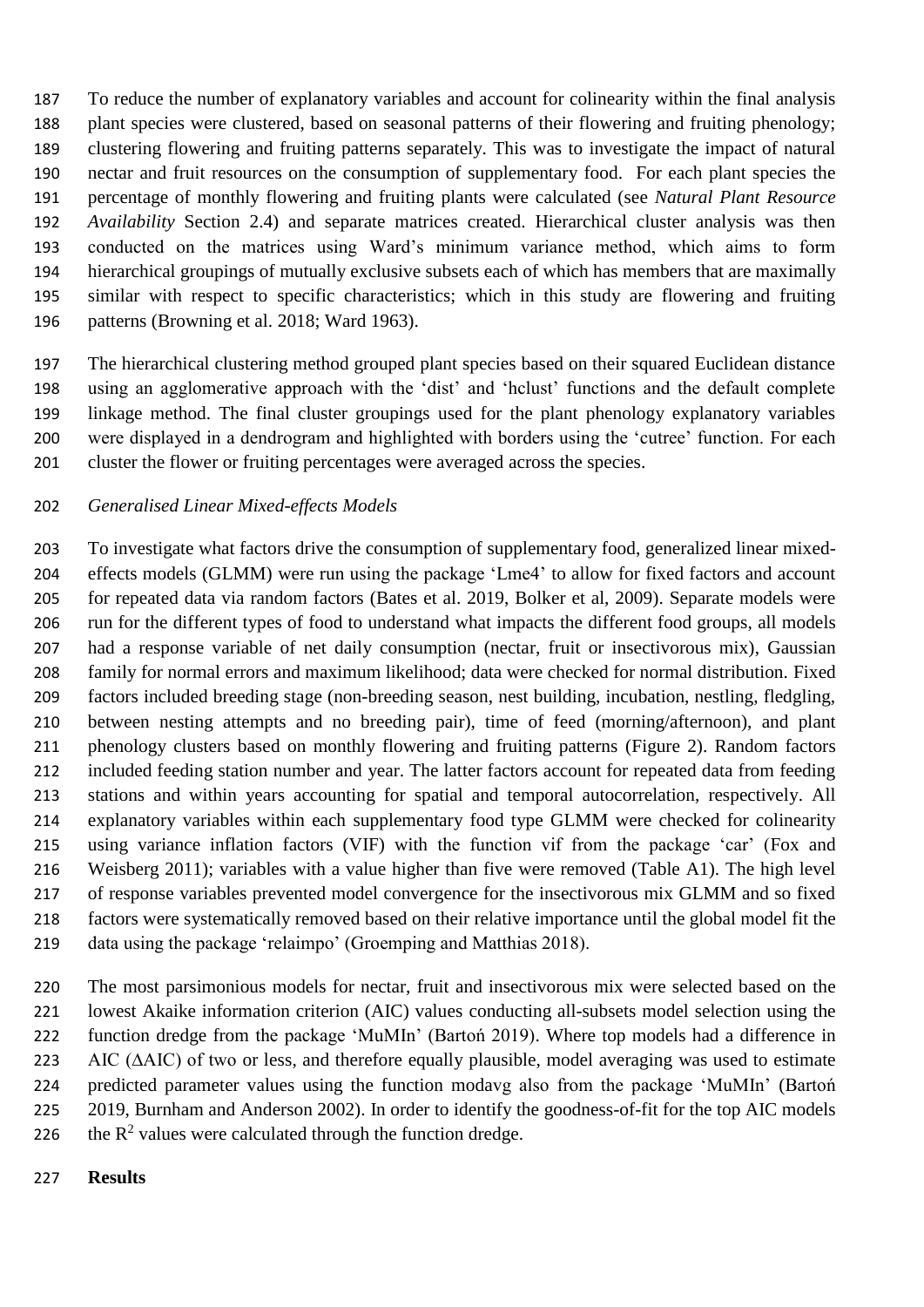In total 6762, 6218 and 6303 records of supplementary food consumption were collected for nectar, fruit and insectivorous mix respectively, over 361 days, across 10-14 feeding stations, between January 2010 – March 2013. Table 1 presents the ranking of the top 10 models for nectar, fruit and insectivorous mix based on AIC values and Table 2 presents the top model or model averaged output for the three supplementary food types. All of the top AIC models for nectar, fruit and 233 insectivorous mix showed high goodness-of-fit with  $\mathbb{R}^2$  values of 0.28, 0.52 and 0.38 respectively.

#### *Plant Phenology Hierarchical Clustering*

 Hierarchal clustering of plant phenology data identified six clusters of seasonal flower phenology and eight clusters of seasonal fruit phenology (Figure 2). The clusters were determined using the chosen height criterion of 1. As there is no definitive answer to where to set the height criterion, as cluster analysis is essentially an explanatory approach, the height criterion selected here was chosen based on where the branches are short, and therefore more highly correlated, and where clustering is biologically meaningful. Due to fluctuations in data collection and inconsistency of flowering and fruiting events within the plant phenology data two species (*Morinda citrifolia* and *Dracaena concinna*) were removed from the analysis. These plant species combined equated to only 2% of feeding observations by olive white-eye.



#### 

 **Figure 2.** Hierarchical clustering dendrogram illustrating clusters of endemic/native Mauritian plant species based on their seasonal flower (a) and fruit (b) phenology patterns on Ile aux Aigrettes, January 2010 to March 2013. Grey boxes indicate clusters defined at the height = 1 criterion, and the numbers correspond with the fixed factors used in the generalized linear mixed-effects models

#### *Breeding Behaviour*

 We have identified a relationship between the consumption of nectar, fruit and insectivorous mix and breeding stage, being present in all the top AIC models (Table 1). There was a positive relationship between an increase in nectar and fruit consumption and the fledgling stage and an increase in insectivorous mix and the whole breeding period, between first egg date and last fledgling; except during the no breeding pair stages (Figure 3). However, the relative importance of the predictor variable was low for all three supplementary feeding types (Table 2).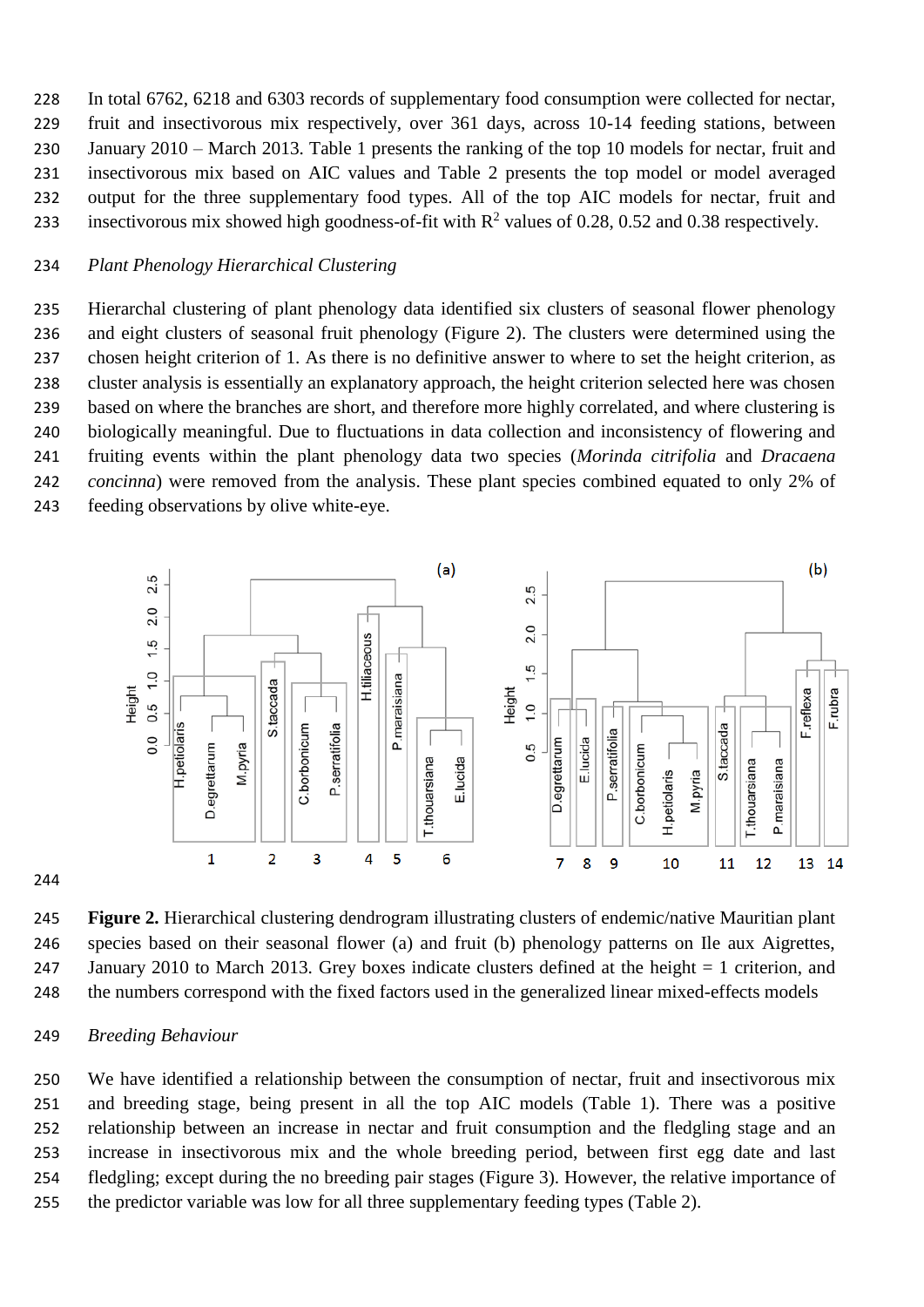### *Feeding Time*

 The relationship between feed time and supplementary food consumption was apparent for all the food types, being present in all the top AIC models (Table 1), with the consumption of all three supplementary food types decreasing during the afternoon feed. The relative importance values were high for insectivorous mix and nectar, at 0.56 and 0.12 respectively, indicating a strong relationship, but low for fruit at 0.03 indicating a weaker relationship in comparison to other variables (Table 2).

## *Natural Plant Resource Availability*

 Due to colinearity, clusters 7, 8, 9, 10, 11 and 12 were removed from the nectar and fruit global models with cluster 1 also being removed for nectar and clusters 3, 4, 6, 9, 10, 11 and 14 were removed for the insectivorous mix global model; with VIF values above five or model complexity preventing model convergence for insectivorous mix (Table A1). All of the clusters within the global models were present in the top AIC models (Table 1).

 Strong relationships were found between the availability of natural plant resources and the consumption of supplementary food. For nectar, flowering clusters 4, 6 and fruiting clusters 13 and 14 were correlated with a decrease in consumption, especially 13 and 14 with relative importance values of 0.19 and 0.25 respectively, and flowering clusters 2, 3 and 5 with an increase in consumption. For fruit, flowering clusters 3, 4, 6 and fruiting clusters 13 and 14 were correlated with a decrease in consumption, especially cluster 4 with a relative importance value of 0.10, and flowering clusters 1, 2 and 5 with an increase in consumption, especially clusters 2 and 5 with relative importance values of 0.37 and 0.21 respectively. For insectivorous mix, flowering cluster 1 and fruiting clusters 8 and 13 correlated with a decrease in consumption and flowering clusters 2 and 5 and fruiting clusters 7 and 12 with an increase in consumption, all with relatively low relative importance values.

 **Table 1.** Results using a generalised linear mixed-effects model (GLMM) examining daily consumption of supplementary food (SF) by the Mauritius olive white-eye in relation to breeding stage (BS), time of feed (F) and natural plant resource availability (CL1-14; Figure 2). GLMMs were run separately for the three types of supplementary food provided; nectar, fruit and insectivorous mix. Models were ranked in order of decreasing AIC value, and ∆ is the difference in AIC from that of the top ranked model. The top ten models and the null model for each supplementary food type are shown.

| Rank           | Model                                                | K  | <b>Log Likelihood</b> | AIC     | $\triangle$ AIC | <b>AIC</b><br>weights | $\mathbb{R}^2$ |
|----------------|------------------------------------------------------|----|-----------------------|---------|-----------------|-----------------------|----------------|
| <b>Nectar</b>  |                                                      |    |                       |         |                 |                       |                |
|                | $BS + F + CL2 + CL3 + CL5 + CL6 + CL13 + CL14$       | 17 | $-15039.29$           | 30112.6 | $\Omega$        | 0.39                  | 0.28           |
| 2              | $BS + F + CL2 + CL3 + CL5 + CL6 + CL13$              | 16 | $-15040.78$           | 30113.6 | 0.99            | 0.24                  | 0.28           |
| 3              | $BS + F + CL2 + CL3 + CL4 + CL5 + CL6 + CL13 + CL14$ | 18 | $-15039.2$            | 30114.4 | 1.83            | 0.16                  | 0.28           |
| $\overline{4}$ | $BS + F + CL2 + CL3 + CL4 + CL5 + CL6 + CL13$        | 17 | $-15040.73$           | 30115.5 | 2.88            | 0.09                  | 0.28           |
| 5              | $BS + F + CL2 + CL5 + CL6 + CL13$                    | 15 | $-15044.26$           | 30118.5 | 5.94            | 0.02                  | 0.28           |
| 6              | $BS + F + CL3 + CL5 + CL6 + CL13$                    | 15 | $-15044.31$           | 30118.6 | 6.05            | 0.02                  | 0.28           |
|                | $BS + F + CL2 + CL5 + CL6 + CL13 + CL14$             | 16 | $-15043.6$            | 30119.2 | 6.62            | 0.01                  | 0.28           |
| 8              | $BS + F + CL2 + CL3 + CL5 + CL6$                     | 15 | $-15044.75$           | 30119.5 | 6.93            | 0.01                  | 0.28           |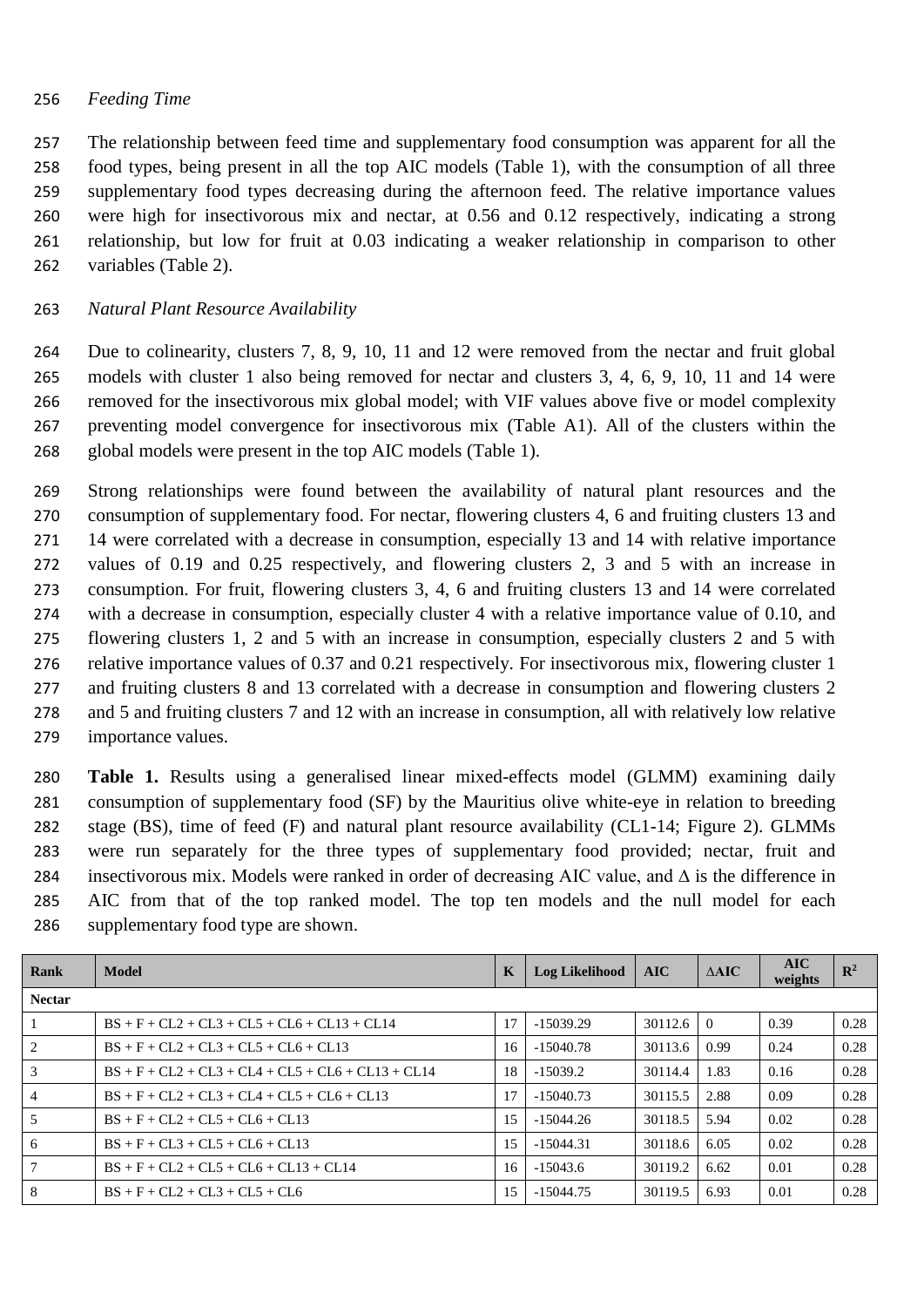| 9                        | $BS + F + CL2 + CL4 + CL5 + CL6 + CL13$                    | 16 <sup>1</sup> | $-15043.9$  | 30119.8 | 7.23           | 0.01         | 0.28 |
|--------------------------|------------------------------------------------------------|-----------------|-------------|---------|----------------|--------------|------|
| 10                       | $BS + F + CL2 + CL3 + CL5 + CL6 + CL14$                    | 16              | $-15044.03$ | 30120.1 | 7.48           | 0.01         | 0.28 |
| Null                     |                                                            | $\overline{4}$  | $-15500.01$ | 31008   | 895.4          | 0.00         | 0.12 |
| Fruit                    |                                                            |                 |             |         |                |              |      |
| $\mathbf{1}$             | $BS + F + CL1 + CL2 + CL3 + CL4 + CL5 + CL6 + CL13 + CL14$ | 19              | $-5924.9$   | 11887.8 | $\overline{0}$ | $\mathbf{1}$ | 0.52 |
| $\overline{2}$           | $F + CL1 + CL2 + CL3 + CL4 + CL5 + CL6 + CL13 + CL14$      | 13              | $-5946.7$   | 11919.3 | 31.56          | $\theta$     | 0.52 |
| 3                        | $BS + CL1 + CL2 + CL3 + CL4 + CL5 + CL6 + CL13 + CL14$     | 18              | $-5945.2$   | 11926.4 | 38.66          | $\theta$     | 0.52 |
| $\overline{4}$           | $BS + F + CL1 + CL2 + CL3 + CL5 + CL6 + CL13 + CL14$       | 18              | $-5955.9$   | 11947.9 | 60.11          | $\Omega$     | 0.52 |
| 5                        | $CL1 + CL2 + CL3 + CL5 + CL6 + CL13 + CL14$                | 12              | $-5966.1$   | 11956.2 | 68.39          | $\Omega$     | 0.51 |
| 6                        | $BS + F + CL1 + CL2 + CL3 + CL4 + CL5 + CL13 + CL14$       | 18              | $-5963.3$   | 11962.6 | 74.81          | $\theta$     | 0.51 |
| $\tau$                   | $F + CL1 + CL2 + CL3 + CL5 + CL6 + CL13 + CL14$            | 12              | $-5978.5$   | 11981   | 93.23          | $\theta$     | 0.51 |
| 8                        | $BS + CL1 + CL2 + CL3 + CL5 + CL6 + CL13 + CL14$           | 17              | $-5977.4$   | 11988.9 | 101.14         | $\Omega$     | 0.51 |
| 9                        | $F + CL1 + CL2 + CL3 + CL4 + CL5 + CL13 + CL14$            | 12              | $-5984.2$   | 11992.4 | 104.63         | $\Omega$     | 0.51 |
| 10                       | $BS + F + CL1 + CL2 + CL3 + CL5 + CL13 + CL14$             | 17              | $-5980.3$   | 11994.5 | 106.77         | $\Omega$     | 0.51 |
| Null                     |                                                            | $\overline{4}$  | $-7513.5$   | 15035   | 3147.22        | $\theta$     | 0.02 |
| <b>Insectivorous Mix</b> |                                                            |                 |             |         |                |              |      |
| $\mathbf{1}$             | $BS + F + CL1 + CL2 + CL5 + CL7 + CL8 + CL12 + CL13$       | 18              | $-6353.4$   | 12742.7 | $\Omega$       | 0.71         | 0.38 |
| 2                        | $BS + F + CL1 + CL5 + CL7 + CL8 + CL12 + CL13$             | 17              | $-6355.3$   | 12744.5 | 1.78           | 0.29         | 0.38 |
| 3                        | $BS + F + CL1 + CL2 + CL5 + CL7 + CL8 + CL12$              | 17              | $-6360.7$   | 12755.5 | 12.71          | 0.00         | 0.38 |
| $\overline{4}$           | $BS + F + CL1 + CL5 + CL7 + CL8 + CL12$                    | 16              | $-6362.3$   | 12756.7 | 13.93          | 0.00         | 0.38 |
| 5                        | $BS + F + CL1 + CL2 + CL5 + CL7 + CL8 + CL13$              | 17              | $-6367.0$   | 12768   | 25.25          | 0.00         | 0.38 |
| 6                        | $BS + F + CL1 + CL2 + CL5 + CL7 + CL12 + CL13$             | 17              | $-6368.5$   | 12771   | 28.28          | 0.00         | 0.38 |
| $\overline{7}$           | $BS + F + CL1 + CL5 + CL7 + CL12 + CL13$                   | 16              | $-6370.7$   | 12773.4 | 30.7           | 0.00         | 0.38 |
| 8                        | $BS + F + CL1 + CL2 + CL5 + CL7 + CL8$                     | 16              | $-6370.8$   | 12773.7 | 30.92          | 0.00         | 0.38 |
| 9                        | $BS + F + CL1 + CL2 + CL5 + CL7 + CL12$                    | 16              | $-6372.9$   | 12777.7 | 35             | $\theta$     | 0.38 |
| 10                       | $BS + F + CL1 + CL5 + CL7 + CL12$                          | 15              | $-6374.8$   | 12779.7 | 36.93          | $\theta$     | 0.38 |
| Null                     |                                                            | $\overline{4}$  | $-7260.9$   | 14529.9 | 1787.14        | $\Omega$     | 0.07 |

**Table 2.** Top AIC model summaries for generalised linear mixed-effects models (GLMM)

examining daily consumption of supplementary food by the Mauritius olive white-eye in relation to

breeding stage (BS), time of feed and natural plant resource availability. Separate models were run

for the different food types offered; nectar, fruit and insectivorous mix. Model output for nectar and

292 insectivorous mix are model averaged summaries of top AIC models with  $\triangle AIC \leq 2$  (Table 1).

NPRs are grouped into clusters based on flowering and fruiting phenology patterns (Figure 2)

| <b>Predictor Variable</b>            | <b>Estimate</b> | <b>SE</b> | z-value  | <b>Relative Importance</b> |
|--------------------------------------|-----------------|-----------|----------|----------------------------|
| <b>Nectar</b>                        |                 |           |          |                            |
| BS - Non-breeding period (Intercept) | $\Omega$        | $\Omega$  | $\Omega$ |                            |
| <b>BS</b> - Nestling                 | $-0.029336$     | 0.01316   | 2.229    | 0.00                       |
| BS - Fledgling                       | 0.047661        | 0.013669  | 3.486    | 0.05                       |
| BS - Incubation                      | $-0.030906$     | 0.01436   | 2.152    | 0.01                       |
| BS - In between nesting attempts     | $-0.006298$     | 0.015408  | 0.409    | 0.05                       |
| BS - Nest building                   | $-0.05642$      | 0.013889  | 4.061    | 0.01                       |
| BS - No breeding pair                | $-0.002013$     | 0.024293  | 0.024    | 0.03                       |
| Feed - afternoon                     | $-0.340158$     | 0.012162  | 27.962   | 0.12                       |
| Cluster 2                            | 0.045509        | 0.015993  | 2.845    | 0.12                       |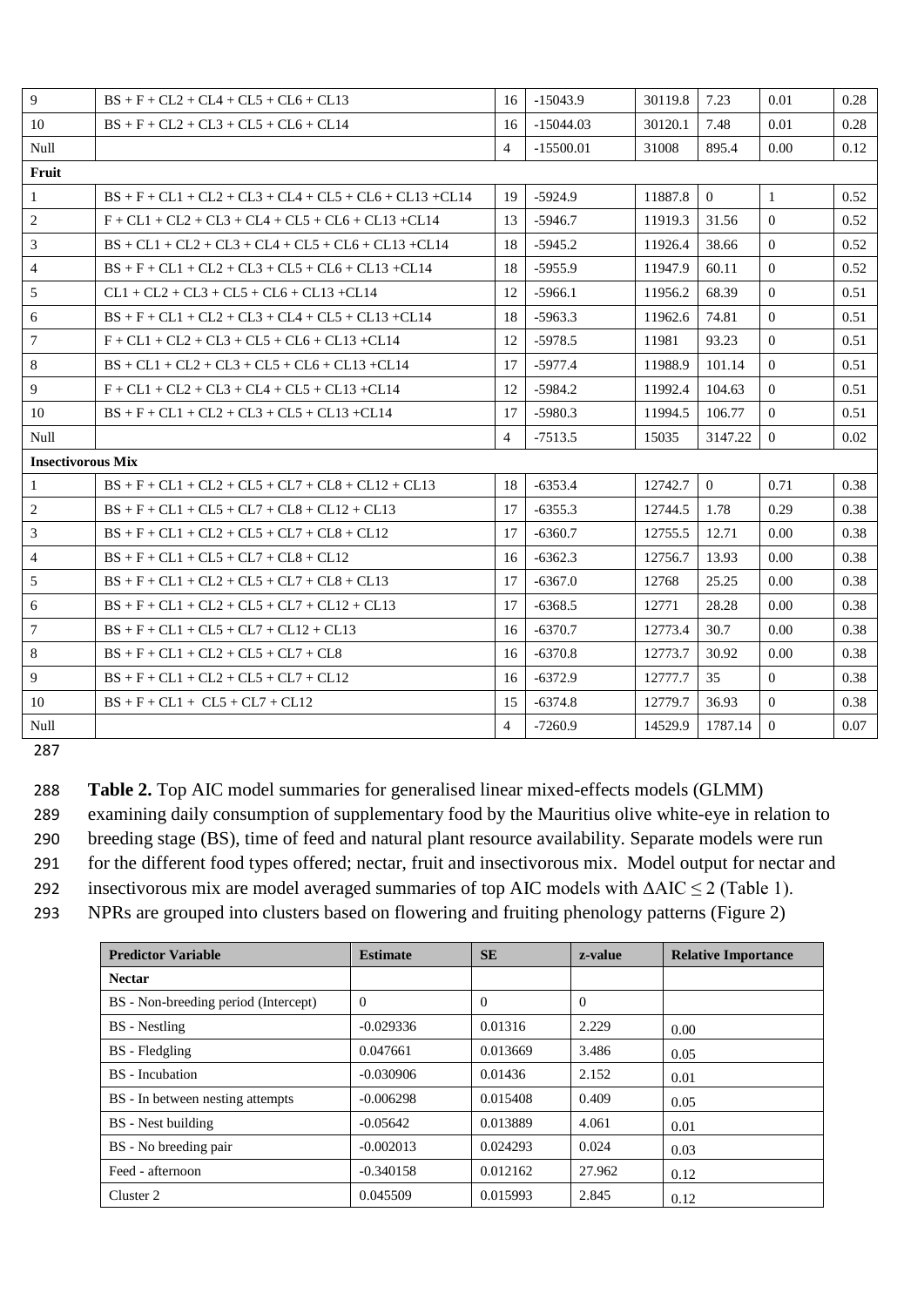| Cluster 3                            | 0.040163        | 0.014351     | 2.798        | 0.04                       |
|--------------------------------------|-----------------|--------------|--------------|----------------------------|
| Cluster 4                            | $-0.001587$     | 0.009177     | 0.173        | 0.02                       |
| Cluster 5                            | 0.174988        | 0.015508     | 11.281       | 0.10                       |
| Cluster 6                            | $-0.092678$     | 0.013654     | 6.786        | 0.02                       |
| Cluster 13                           | $-0.051933$     | 0.017448     | 2.976        | 0.19                       |
| Cluster 14                           | $-0.019099$     | 0.018281     | 1.045        | 0.25                       |
| <b>Predictor Variable</b>            | <b>Estimate</b> | SE           | t-value      | <b>Relative Importance</b> |
| Fruit                                |                 |              |              |                            |
| BS - Non-breeding period (Intercept) | 3.3969          | 0.1006       | 33.75        |                            |
| <b>BS</b> - Nestling                 | $-0.0407$       | 0.0761       | $-0.54$      | 0.00                       |
| <b>BS</b> - Fledgling                | 0.0932          | 0.0625       | 1.49         | 0.01                       |
| <b>BS</b> - Incubation               | $-0.1317$       | 0.0587       | $-2.24$      | 0.00                       |
| BS - In between nesting attempts     | $-0.1762$       | 0.0486       | $-3.63$      | 0.01                       |
| <b>BS</b> - Nest building            | $-0.3077$       | 0.0756       | $-4.07$      | 0.00                       |
| BS - No breeding pair                | $-0.1766$       | 0.0440       | $-4.01$      | 0.02                       |
| Feed - afternoon                     | $-0.1805$       | 0.0282       | $-6.39$      | 0.03                       |
| Cluster 1                            | 0.0142          | 0.0010       | 13.73        | 0.04                       |
| Cluster 2                            | 0.0307          | 0.0007       | 41.24        | 0.37                       |
| Cluster 3                            | $-0.0307$       | 0.0011       | $-28.54$     | 0.06                       |
| Cluster 4                            | $-0.0089$       | 0.0011       | $-7.91$      | 0.10                       |
| Cluster 5                            | 0.0304          | 0.0011       | 28.89        | 0.21                       |
| Cluster 6                            | $-0.0065$       | 0.0007       | $-8.80$      | 0.06                       |
| Cluster 13                           | $-0.0240$       | 0.0009       | $-25.86$     | 0.04                       |
| Cluster 14                           | $-0.0232$       | 0.0009       | $-26.26$     | 0.05                       |
| <b>Predictor Variable</b>            | <b>Estimate</b> | SE           | z-value      | <b>Relative Importance</b> |
| <b>Insectivorous Mix</b>             |                 |              |              |                            |
| BS - Non-breeding period (Intercept) | $\mathbf{0}$    | $\mathbf{0}$ | $\mathbf{0}$ |                            |
| <b>BS</b> - Nestling                 | 0.04524         | 0.01289      | 3.509        | 0.01                       |
| <b>BS</b> - Fledgling                | 0.11522         | 0.01324      | 8.701        | 0.05                       |
| <b>BS</b> - Incubation               | 0.04423         | 0.01401      | 3.155        | 0.01                       |
| BS - In between nesting attempts     | 0.06699         | 0.01483      | 4.516        | 0.03                       |
| <b>BS</b> - Nest building            | 0.0252          | 0.01333      | 0.01334      | 0.01                       |
| BS - No breeding pair                | $-0.03647$      | 0.02267      | 1.608        | 0.01                       |
| Feed - afternoon                     | $-0.49067$      | 0.01182      | 41.498       | 0.56                       |
| Cluster 1                            | $-0.14563$      | 0.01757      | 8.285        | 0.07                       |
| Cluster 2                            | 0.02111         | 0.01865      | 1.132        | 0.03                       |
| Cluster 5                            | 0.1173          | 0.01654      | 7.089        | 0.04                       |
| Cluster 7                            | 0.1352          | 0.0171       | 7.905        | 0.08                       |
| Cluster 8                            | $-0.08707$      | 0.01566      | 5.557        | 0.02                       |
| Cluster 12                           | 0.12707         | 0.02311      | 5.497        | 0.07                       |
| Cluster 13                           | $-0.06112$      | 0.01603      | 3.812        | 0.01                       |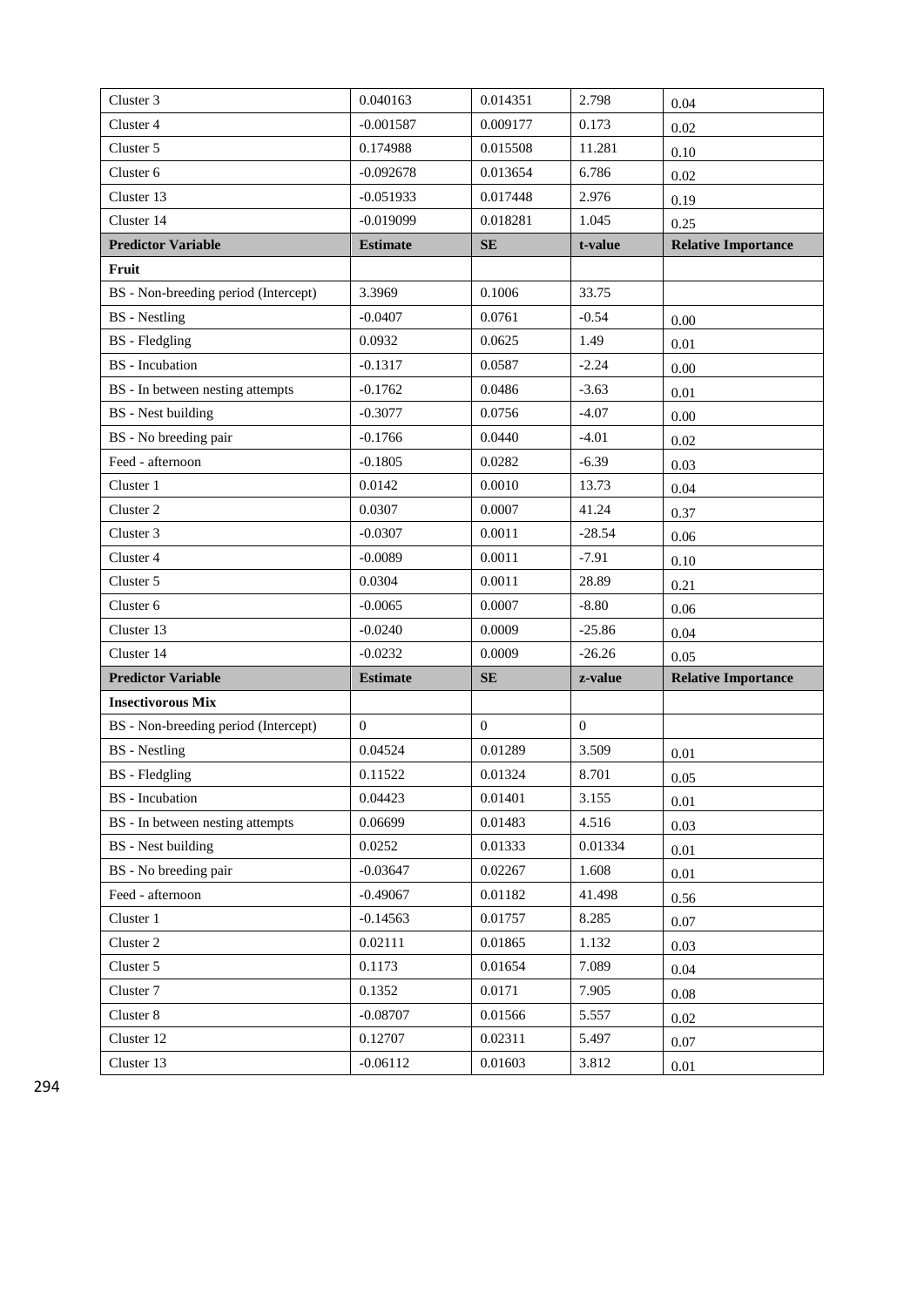

 **Figure 3.** Mean daily consumption of nectar (a; ml), fruit (b; g) and insectivorous mix (c; g) at individual feeding stations by Mauritius olive white-eye during different breeding stages; Ile aux Aigrettes, January 2010 to March 2013. Bars represent standard error

#### **3. Discussion**

 Our findings indicate that supplementary food consumption peaked in the morning, and during energetically expensive phases of the breeding cycle, particularly when the availability of natural plant resources was low. This can guide the refinement of current *ad libitum* provisioning and make a significant contribution to long-term management strategies by designing a potential exit strategy through habitat restoration.

#### **Management Refinement**

 The reintroduced olive white-eye population use supplementary food, and through this study we have been able to identify key relationships between behaviour and consumption. These findings could enable a more flexible approach to the provisioning of supplementary food that more closely tracks consumption across the seasons. This could be achieved through a reactive management approach, optimising the timing of supply in response to requirements and reducing management without jeopardising species recovery.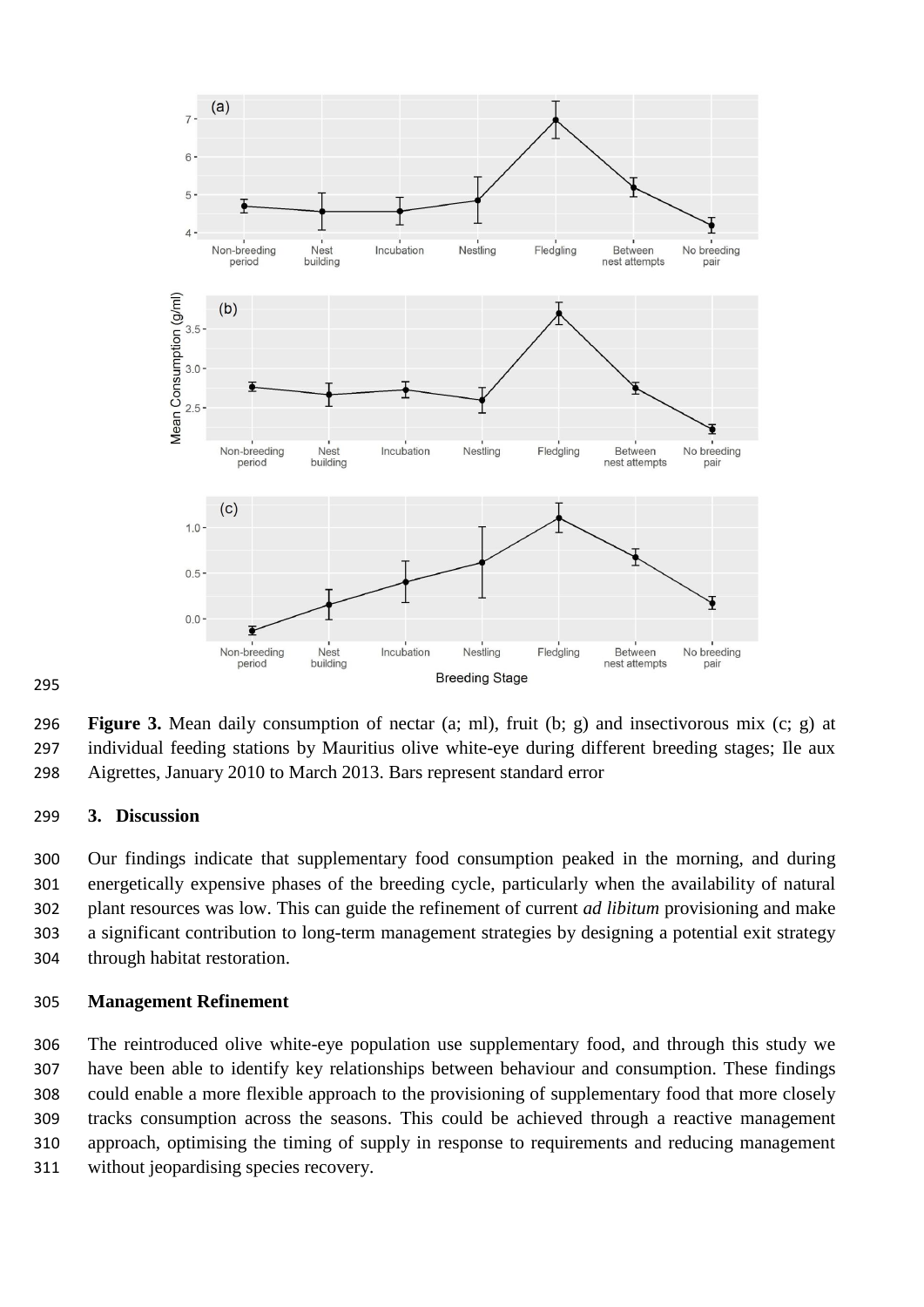Short-term reactive management could focus on feeding times and breeding activity. Supplementary food supply could be reduced, potentially removing the afternoon feed, ensuring enough supplementary food is provided in the morning to match expected consumption patterns throughout the day. This is supported by Hansen et al. (2002) who found that olive white-eye on mainland Mauritius are most active during the early morning; behaviour which is seen in other nectar feeding passerines (Paton 1993). This action could halve the current workload.

 Since the consumption of supplementary food peaked during energetically expensive phases of the breeding cycle, the supply of all three food types could be modified in response. Our results suggest that outside the breeding period insectivorous mix could be greatly reduced and during the breeding period nectar and fruit could be reduced except when fledglings are present. The increased consumption of all three food types, when fledglings are present, indicates high energy requirements suggesting that supplementary food could be important for post fledging survival; although further work would need to quantify this possible effect. Other studies on supplementary feeding and its impacts on nesting success have also found high consumption during the nestling and fledging periods (Meijer & Drent 1999; Schoech et al. 2008; Heath et al. 2008; Ruffino et al. 2014).

 A reduction in consumption does not necessarily mean supplementary food is not needed, and a low level of consumption could be important, so removing food all together could cause unexpected negative impacts. It is necessary that any alterations made to current management are carried out using an adaptive management approach, conducting continuous monitoring and evaluation of survival and productivity alongside supplementary food availability to identify any potential negative impacts of management changes (Armstrong et al. 2007; Westgate et al. 2013). Invertebrate availability was not included in this study, and so further research is required to investigate the impact of invertebrate availability on the consumption of supplementary food.

### **Habitat Restoration**

 The consumption of supplementary food increased during certain breeding stages, however, during these periods increases in natural plant resources resulted in a decrease in supplementary food consumption. When plotted together it can be seen that during these key breeding stages there are two phases of high and low natural plant resource availability (Figure 4). This indicates that for the olive white-eye natural plant resources may take preference over supplementary food. However, the provisioning of food may act as a buffer when natural plant resources are low, such as during high energy breeding stages, patterns which have been observed in other studies (Elliott et al. 2001; Siriwardena et al. 2008).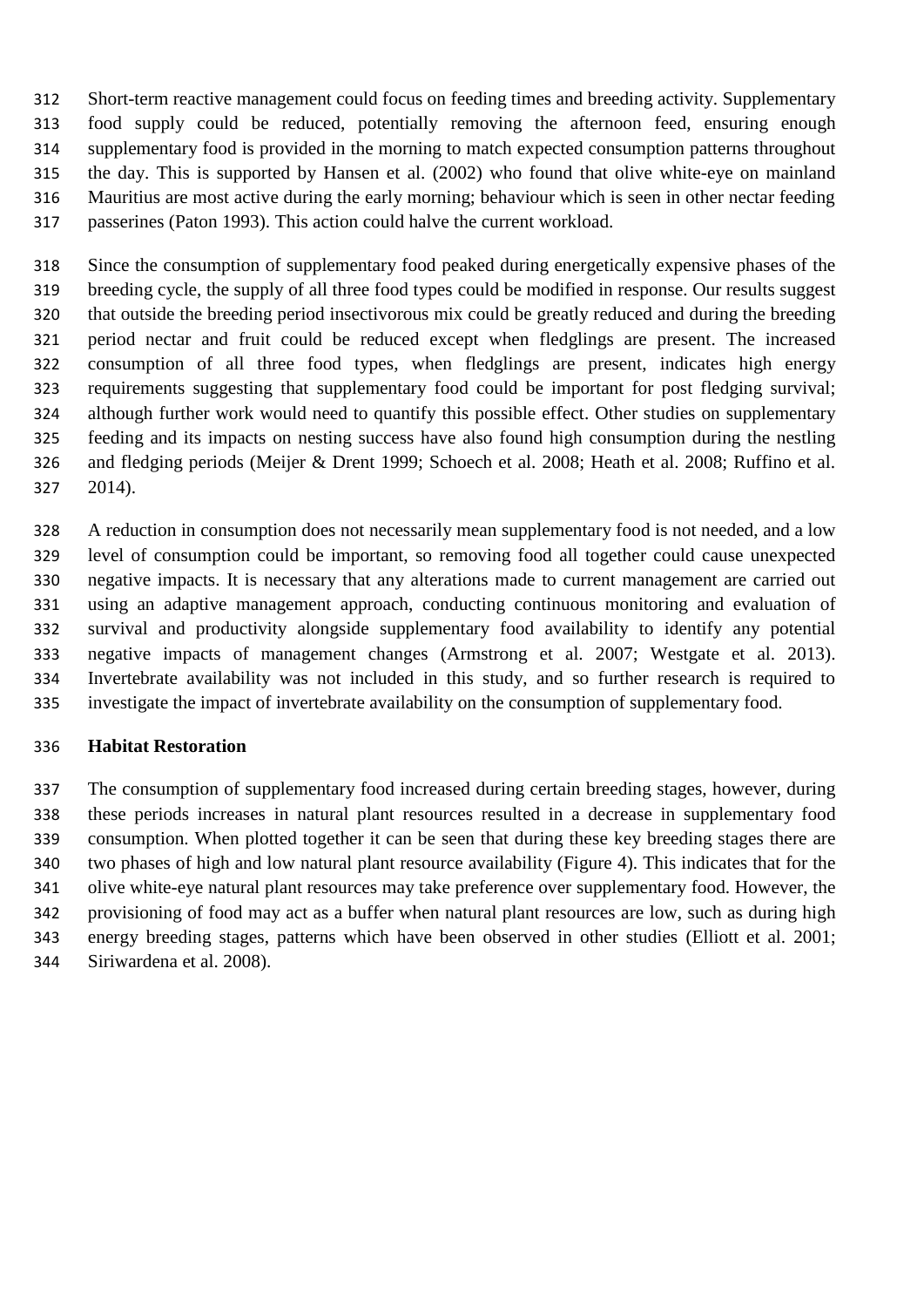

 **Figure 4.** Average monthly consumption of nectar, fruit and insectivorous mix supplementary food by Mauritius olive white-eye (Ile aux Aigrettes, January 2010 – March 2013) in relation to average natural plant resource availability of key plant species identified in the respective top AIC models; illustrating flowering and fruiting plants separately (Table 2). Also shown are the time periods for the breeding stages (grey areas), taken from raw data, where there is an increase in the consumption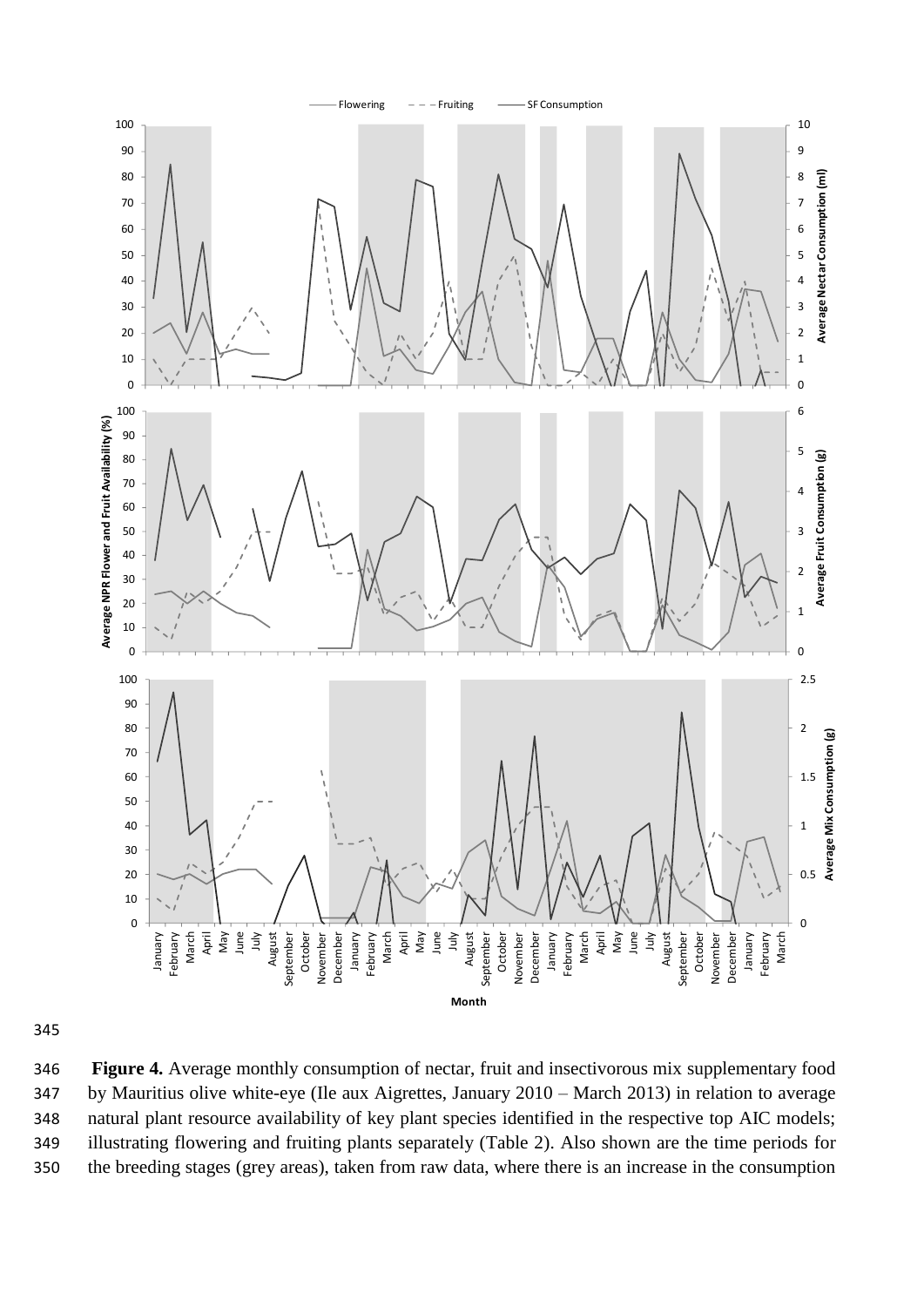of the respective supplementary food types, identified based on a relative importance value of above

zero (Table 2).

 Due to the variable seasonality of plant phenology, caused by environmental stochasticity, using a reactive management approach based on natural plant resource availability would be difficult. Instead focus should be put into habitat manipulation, planting additional key species on Ile aux Aigrettes, thereby increasing the availability of natural plant resources and reducing olive white-eye dependency on supplementary food. Plant species found to correlate with a decrease in consumption of supplementary food can potentially provide continuous resources throughout the year, however, their availability fluctuates and plant abundance may not currently be high enough to support the population. Ile aux Aigrettes is still being restored following historical deforestation, therefore, the habitat will only increase in coverage and maturity over time. The current habitat restoration work should focus on increasing the abundance and distribution of the key plant species identified in this study to support the population and create continuity in natural food supply: *Coptosperma borbonicum, Diospyros egrettarum, Eugenia lucida, Ficus reflexa, Ficus rubra, Hibiscus tiliaceous, Hilsenbergia petiolaris, Maytennus pyria, Premna serratifolia* and *Turraea thouarsiana.* Of those plant species clusters not included in the analysis due to colinearity or the prevention of model convergence for insectivorous mix, further research is required to investigate the relationship of these natural plant resources and the consumption of supplementary food.

 The availability of certain plant species is positively related to an increase in the consumption of nectar, fruit, and insectivorous mix. This suggests that although certain plant species are used by olive white-eye as natural plant resources they may not fulfil all of their energy or nutritional requirements and therefore olive white-eye may rely on supplementary food to boost their intake. At present the nutritional content of plant species and daily nutritional requirements of the olive white-eye are unknown and habitat mapping of plant species across olive white-eye breeding territories and Ile aux Aigrettes is unavailable. Opportunistic feeding observations of olive white- eye show that all key plant species are available within the breeding territories (except *F. rubra* which was absent from three of 14 territories). However, these key plant species are utilised by the olive white-eye in different proportions with *H. petiolaris* forming 26% and *T. thouarsiana* 14% of all feeding observations and others less than 1%, *M. pyria* (n=2782, 2007-2013)*.* We suggest that more observational studies be carried out to verify the importance of natural plant resources and research into the plant species abundance required to meet olive white-eye nutritional requirements.

## **Conclusion**

 Conservation programmes often have to utilise all the tools and resources at their disposal to recover populations from the brink of extinction, but this level of effort may not be sustainable in the long-term (Komdeur 1996; Heath et al. 2008). Therefore refining management actions in the long-term is a priority. Supplementary feeding is often viewed as important in the recovery of threatened species but can be costly in terms of conservation resources. This study quantifies the use of supplementary food by a reintroduced population and investigates how this use is shaped by a range of factors including breeding activity and seasonal fluctuations in natural plant resources. By exploring the link between various factors and supplementary food consumption we are able to identify management options which can refine current management techniques and be incorporated into habitat restoration. Potentially, these options could allow the effective allocation of finite conservation resources and lead to the reduction or even removal of supplementary food, providing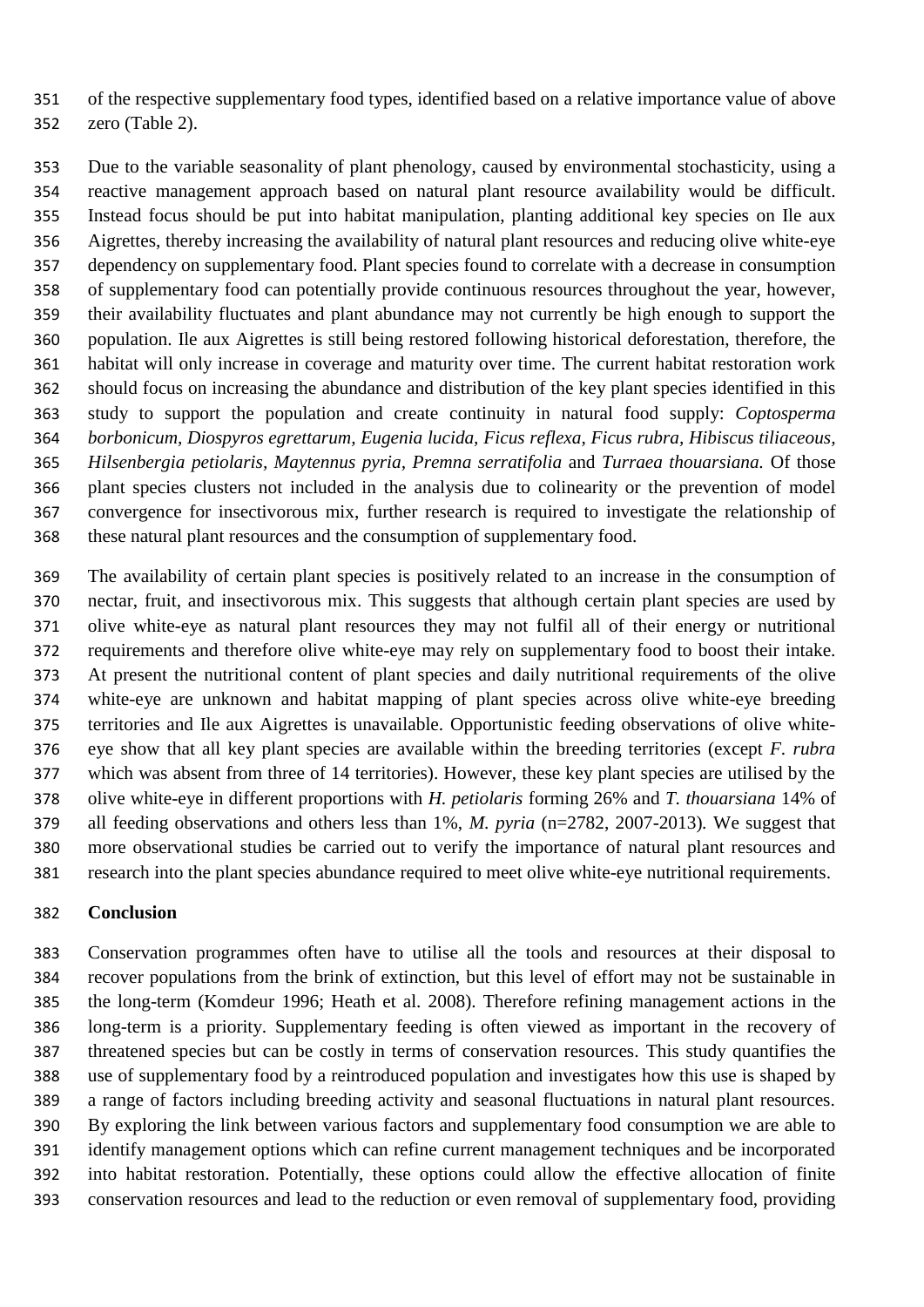an exit strategy for successful threatened species management; something which has been rarely achieved.

### **References**

- Armstrong DP, Castro I, Griffiths R. 2007. Using adaptive management to determine requirements of re-introduced populations: the case of the New Zealand hihi. Journal of Applied Ecology **44**:953–962.
- Armstrong DP, Ewen JG. 2001. Testing for food limitation in reintroduced Hihi populations : contrasting results for two islands. Pacific Conservation Biology **7**:87–92.
- Bates D, Maechler m, Bolker B, Walker S, Christensen RHB, Singmann H, Scheipl F, Grothendieck G, Green P & Fox J. 2019. *Linear mixed-effects models using 'Eigen' and S4*  [Online]. Available: [http://CRAN.R-project.org/package=lme4.](http://cran.r-project.org/package=lme4) (Accessed 01 March 2019)
- Blanco G, Lemus JA., García-Montijano M. 2011. When conservation management becomes contraindicated : impact of food supplementation on health of endangered wildlife. Ecological Applications **21**:2469–2477.

# Bolker, BM, Brooks ME, Clark CJ, Geange SW, Poulsen JR, Stevens MHH, et al. 2009. Generalized linear mixed models: a practical guide for ecology and evolution. Trends in Ecology and Evolution **24**:127–135.

 Boutin S. 1990. Food supplementation experiments with terrestrial vertebrates: patterns, problems, and the future. Canadian Journal of Zoology **68**:203–220.

# Browning DM, Crimmins TM, James DK, Spiegal S, Levi MR, Anderson JP, and Peters DPC. 2018. Synchronous species responses reveal phenological guilds: implications for management. Ecosphere **9**(9)

- Burnham KP & Anderson DR. 2002. Model selection and multimodel inference: a practical information-theoretic approach. 2nd ed. Springer, New York.
- Chauvenet ALM, Ewen JG, Armstrong DP, Coulson T, Blackburn TM, Adams L, Walker LK, Pettorelli N. 2012. Does supplemental feeding affect the viability of translocated populations? The example of the hihi. Animal Conservation **15**:337–350.
- Cheke, AS. 1987. The ecology of the smaller land birds of Mauritius. In: Diamond, A. W. (ed.) *Studies of Mascarene Land Birds.* Cambridge: Cambridge University Press.
- Cole R, Ladkoo A, Garrett L, Maglio G, Kovac E, Lloyd N, Seepaul P, Rocton Y, Bell S. 2007. Mauritian Wildlife Foundation Annual Passerine Report. Vacoas, Mauritius.
- Cole R, Ladkoo A, Tatayah V, Jones C. 2008. Mauritius Olive white-eye Recovery Programme 2007-08. Vacoas, Mauritius.

# Correia DLP, Chauvenet ALM, Rowcliffe MJ, Ewen JG. 2015. Targeted management buffers negative impacts of climate change on the hihi, a threatened New Zealand passerine.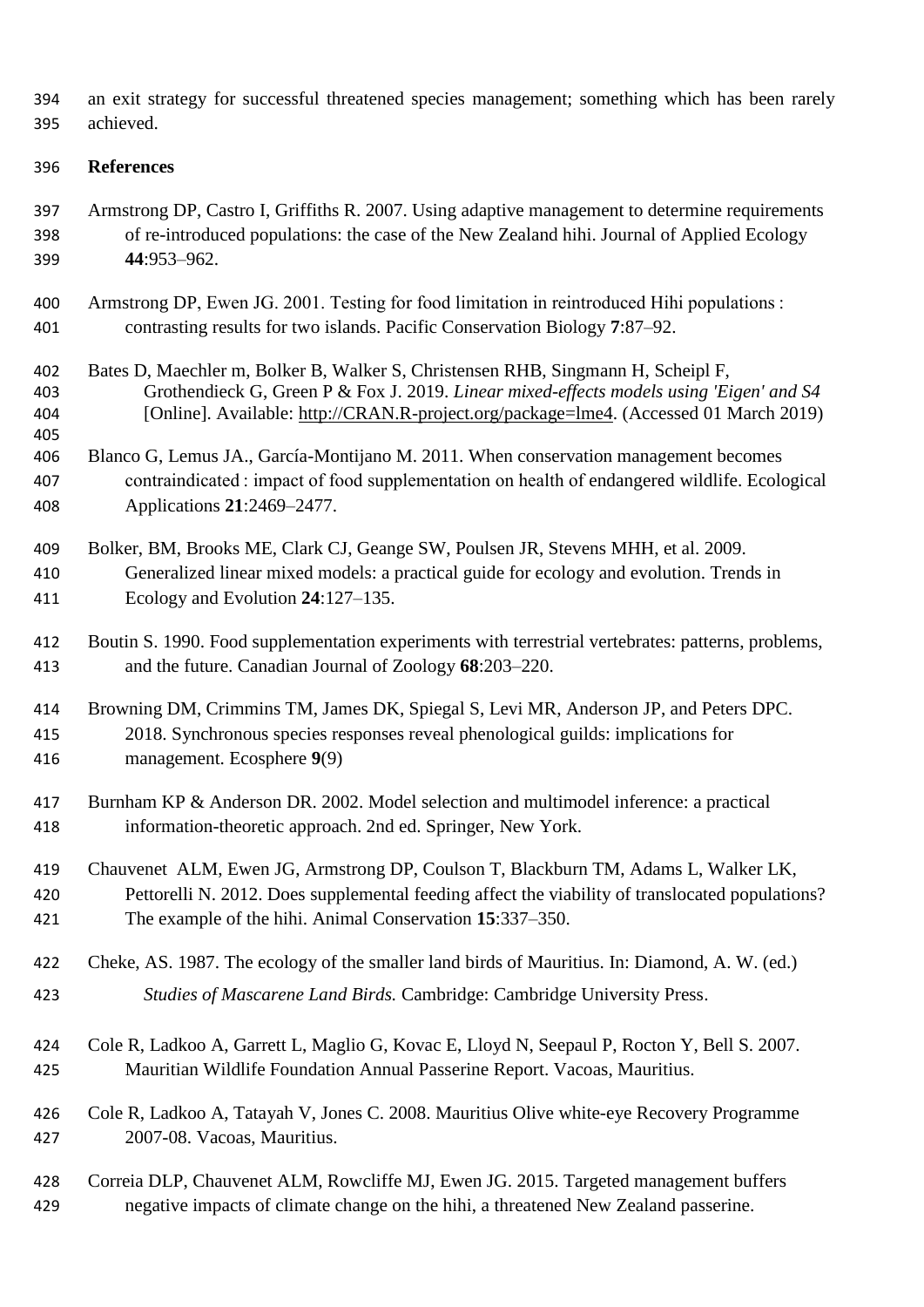| 430                      | Biological Conservation 192:145-153.                                                                                                                                                                      |
|--------------------------|-----------------------------------------------------------------------------------------------------------------------------------------------------------------------------------------------------------|
| 431                      | Elliott GP, Merton D V, Jansen PW. 2001. Intensive management of a critically endangered                                                                                                                  |
| 432                      | species: the kakapo. Biological Conservation 99:121-133.                                                                                                                                                  |
| 433                      | Ewen JG, Walker L, Canessa S, Groombridge JJ. 2015. Improving supplementary feeding in                                                                                                                    |
| 434                      | species conservation. Conservation Biology 29:341-349.                                                                                                                                                    |
| 435                      | Ferrière C, Zuël N, Tatayah V, Jones C. 2013. Mauritian Wildlife Foundation Mauritius Olive                                                                                                               |
| 436                      | White-eye Recovery Program Annual Report 2012-13. Vacoas, Mauritius.                                                                                                                                      |
| 437                      | Fox J and Weisberg S. 2011. An {R} Companion to Applied Regression, Second Edition.                                                                                                                       |
| 438                      | Thousand Oaks CA: Sage. URL: [Online] Available:                                                                                                                                                          |
| 439                      | http://socserv.socsci.mcmaster.ca/jfox/Books/Companion (Accessed 01 March 2019)                                                                                                                           |
| 440<br>441<br>442<br>443 | Groemping U and Matthias L. 2018. Relative Importance of Regressors in Linear Models [Online].<br>Available: https://cran.r-project.org/web/packages/relaimpo/relaimpo.pdf . (Accessed 01<br>August 2019) |
| 444                      | Hansen DM, Olesen JM, Jones CG. 2002. Trees, birds and bees in Mauritius: exploitative                                                                                                                    |
| 445                      | competition between introduced honey bees and endemic nectarivorous birds? Journal of                                                                                                                     |
| 446                      | Biogeography $29:721-734$ .                                                                                                                                                                               |
| 447                      | Heath SR, Kershner EL, Cooper DM, Lynn S, Turner JM, Warnock N, Farabaugh S, Brock K,                                                                                                                     |
| 448                      | Garcelon DK. 2008. Rodent control and food supplementation increase productivity of                                                                                                                       |
| 449                      | endangered San Clemente Loggerhead Shrikes (Lanius ludovicianus mearnsi). Biological                                                                                                                      |
| 450                      | Conservation 141:2506-2515.                                                                                                                                                                               |
| 451                      | Hotopp K, Zuël N, Vikash T, Jones C. 2012. Mauritius Olive White-eye Recovery Program Annual                                                                                                              |
| 452                      | Report 2011-2012. Vacoas, Mauritius.                                                                                                                                                                      |
| 453                      | Houston DD, Piper SE. 2006. Proceeding of the International Conference on Conservation and                                                                                                                |
| 454                      | Management of Vulture Populations. Pages 1-176. Greece National History Museum & WWF                                                                                                                      |
| 455                      | Greece, Thessaloniki.                                                                                                                                                                                     |
| 456                      | IUCN. 2014. The IUCN Red List of Threatened Species. Version 2014.3. Available from                                                                                                                       |
| 457                      | www.iucnredlist.org (accessed February 15, 2015).                                                                                                                                                         |
| 458                      | IUCN/SSC. 2013. Guidelines for Reintroductions and Other Conservation Translocations. Version                                                                                                             |
| 459                      | 1.0. Page viii + 57 pp. IUCN Species Survival Commission, Gland, Switzerland.                                                                                                                             |
| 460                      | Jetz W, Thomas GH, Joy JB, Redding DW, Hartmann K, Mooers AO. 2014. Global distribution                                                                                                                   |
| 461                      | and conservation of evolutionary distinctness in birds. Current biology 24:919-30.                                                                                                                        |
| 462                      | Jones CG, Merton D V. 2012. A Tale of Two Islands: The Rescue and Recovery of Endemic Birds                                                                                                               |
| 463                      | in New Zealand and Mauritius. Page in J. G. Ewen, D. P. Armstrong, K. A. Parker, and P. J.                                                                                                                |
| 464                      | Seddon, editors. Reintroduction Biology: Integrating Science and Management. Blackwell                                                                                                                    |
| 465                      | Publishing Ltd.                                                                                                                                                                                           |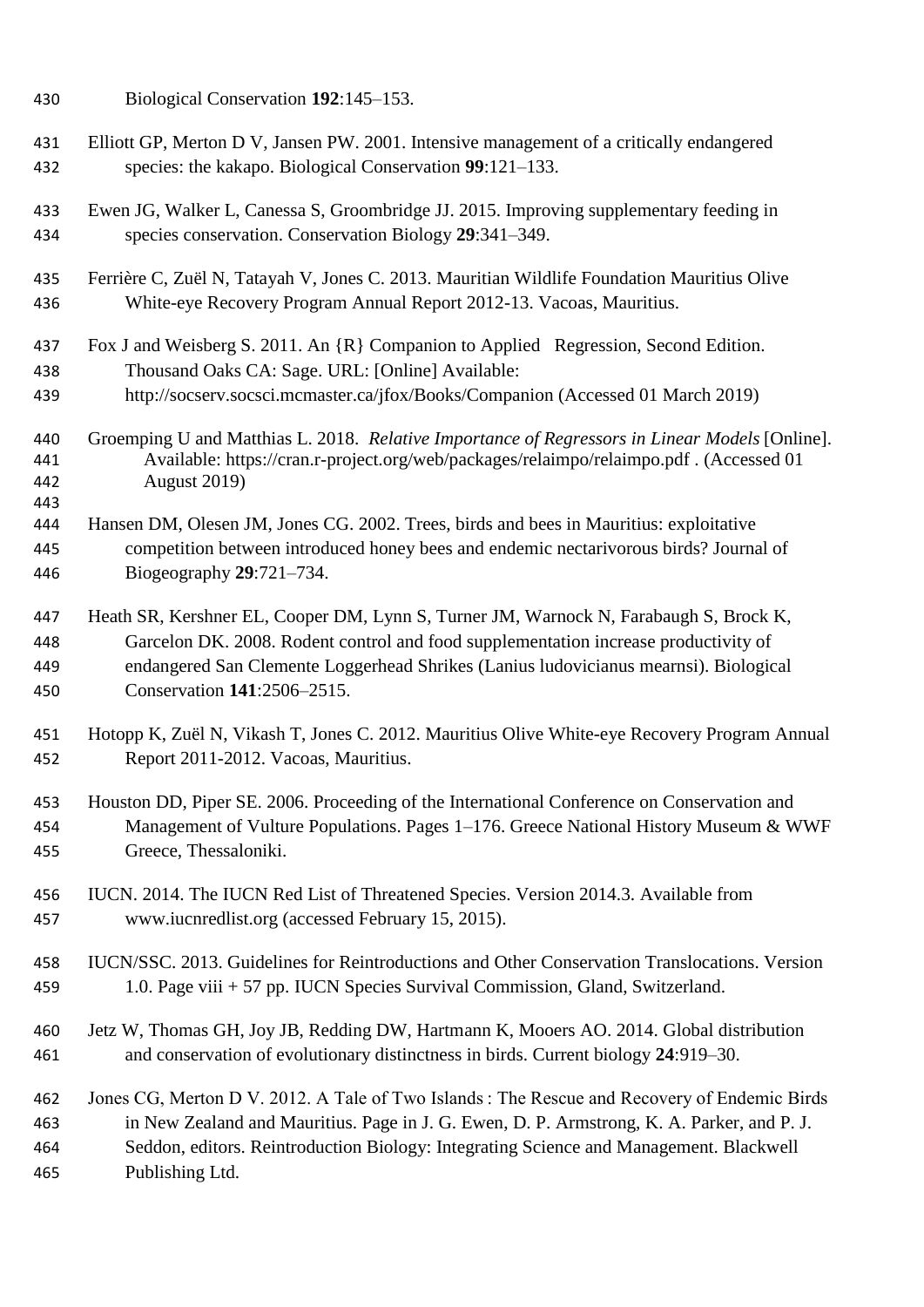| 466 | Komdeur J. 1996. Breeding of the Seychelles Magpie Robin Copsychus sechellarum and              |
|-----|-------------------------------------------------------------------------------------------------|
| 467 | implications for its conservation. Ibis. 138: 485-498                                           |
| 468 | Maggs G, Ladkoo A, Tatayah V, Jones C. 2009, 2010, 2011. Mauritius Olive White-Eye Recovery     |
| 469 | Programme Annual Report. Vacoas, Mauritius.                                                     |
| 470 | Maggs G, Nicoll M, Zuël N, White PJC, Winfield E, Poongavanan S, Tatayah V, Jones CG, Norris    |
| 471 | K. 2015. Rattus management is essential for population persistence in a critically endangered   |
| 472 | passerine: Combining small-scale field experiments and population modelling. Biological         |
| 473 | Conservation 191:274-281.                                                                       |
| 474 | Meijer T, Drent R. 1999. Re-examination of the capital and income dichotomy in breeding birds.  |
| 475 | Ibis 141:399-414.                                                                               |
| 476 | Moreau RE, Perrins M, Hughes JT. 1969. Tongues of the Zosteropidae (White-eyes). Ardea 57:29–   |
| 477 | 47.                                                                                             |
| 478 | Newton. 1998. Population Limitation in Birds. London: Academic Press                            |
| 479 | Nichols RK, Woolaver L, Jones C. 2004. Continued decline and conservation needs of the          |
| 480 | Endangered Mauritius olive white-eye Zosterops chloronothos. Oryx 38:291-296.                   |
| 481 | Nichols RK, Woolaver LG, Jones CG. 2005. Low productivity in the Critically Endangered          |
| 482 | Mauritius Olive White-eye Zosterops chloronothos. Bird Conservation International 15:297-       |
| 483 | 302.                                                                                            |
| 484 | Oro D, Genovart M, Tavecchia G, Fowler MS, Martínez-Abraín A. 2013. Ecological and              |
| 485 | evolutionary implications of food subsidies from humans. Ecology letters: 1501-1514.            |
| 486 | Parnell JAN, Cronk Q, Jackson PW, Strahm W. 1989. A study of the ecological history, vegetation |
| 487 | and conservation management of Ile aux Aigrettes, Mauritius. Journal of Tropical Ecology        |
| 488 | 5:355.                                                                                          |
| 489 | Paton DC. 1993. Honeybees in the Environment. Oxford University Press 43:95–103.                |
| 490 | R Core Team. 2019. R: A language and environment for statistical computing. R Foundation for    |
| 491 | Statistical Computing, Vienna, Austria. Available from http://www.r-project.org/.               |
| 492 | Robb GN, McDonald R a, Chamberlain DE, Bearhop S. 2008. Food for thought: supplementary         |
| 493 | feeding as a driver of ecological change in avian populations. Frontiers in Ecology and the     |
| 494 | Environment 6:476-484.                                                                          |
| 495 | Robertson BC, Elliott GP, Eason DK, Clout MN, Gemmell NJ. 2006. Sex allocation theory aids      |
| 496 | species conservation. Biology letters 2:229-31.                                                 |
| 497 | Rodriguez-Hidalgo P, Gortazar C, Tortosa FS, Rodriguez-Vigal C, Fierro Y, Vicente J. 2010.      |
| 498 | Effects of density, climate, and supplementary forage on body mass and pregnancy rates of       |
| 499 | female red deer in Spain. Oecologia 164:389-98.                                                 |